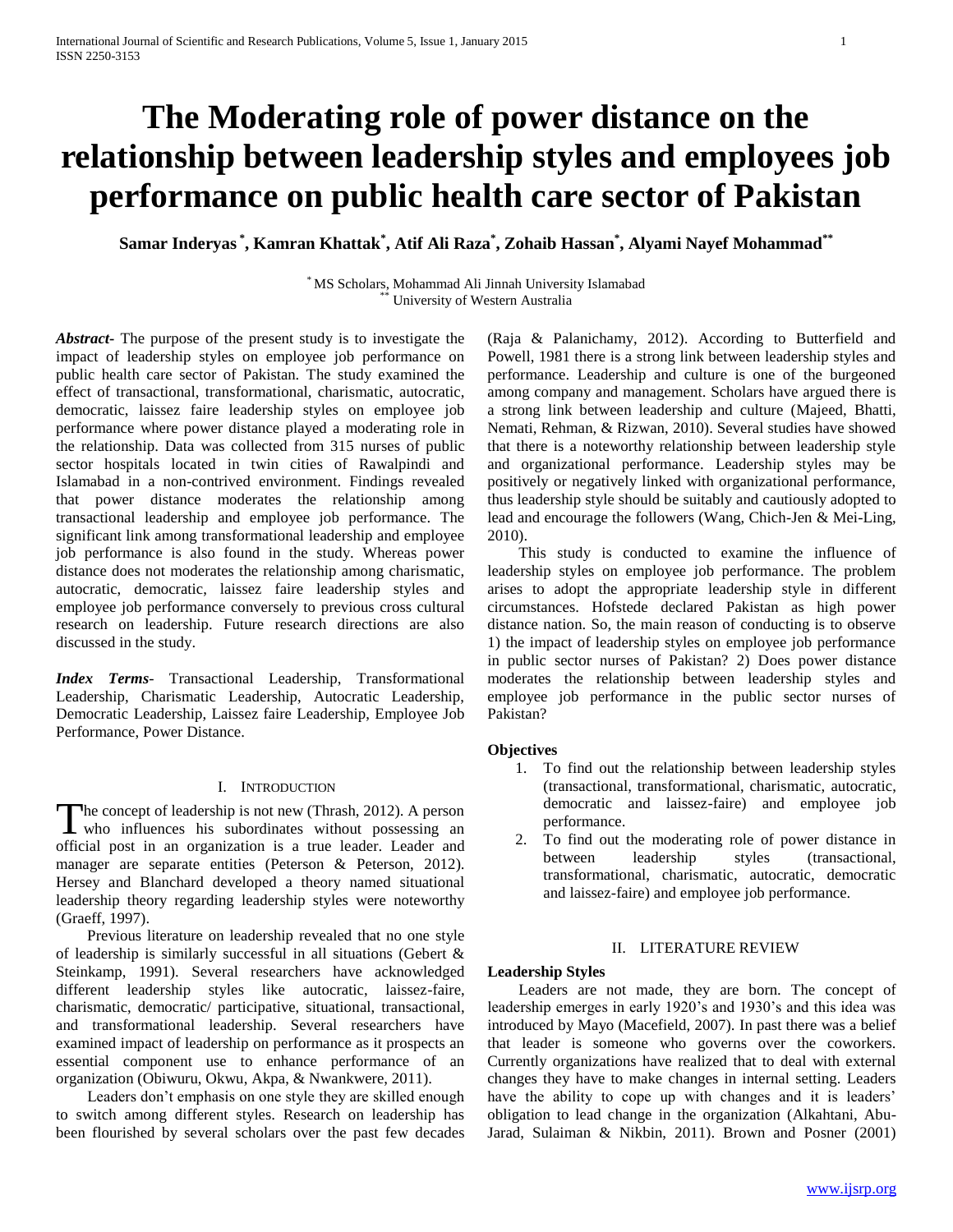identified four key elements of effective leadership as: significance through communication, belief through positioning, awareness through vision and organizing through self esteem. Researchers have identified different leadership styles like autocratic, bureaucratic, laissez-faire, charismatic, democratic, participative, situational, transactional, and transformational leadership. Scholars argued that by adopting particular style of leadership does not result in effectiveness. Leader must adopt style according to the situation and he should be able identify the accurate style where needed (Rad & Yarmohammadian, 2008).

According to the researchers, the best leadership style adopted by organization is that which influence employees' potential and capability to perform in order to achieve desired objectives of the organization (Saad-ur-Rehman, Mansoor & Bilal, 2012). An effective leader is capable of setting standards, maintain balance of power and provide platform for exchanging ideas which will reduce chances to occur internal conflict. It is found in the study on nurses that there is an association among leadership behaviors and organizational culture (Tsai, 2011). Paul Hersey and Ken Blanchard developed a theory named situational theory. In mid 1970's life cycle theory of leadership was renamed as situational leadership theory (Graeff, 1997). According to situational theory leader will select and implement the leadership style according to the situation. When implementation of leadership style is effective this will result in commitment of individuals which will further lead to satisfaction. Several current empirical findings have recommended that contextual factors may moderate the relationship between leadership, job performance and group success (Elenkov, 2002).

 *Transactional leadership* is the transaction in which organizations give return against their hard work and obedience, so employees comply with their leaders when they acquire the job. Transactional leadership is a way of supervision relatively a true leadership style, because focal point of transactional leadership is on short-term tasks (Lai, Luen & Hong, 2011). Transactional leadership have four characteristics each. Contingent reward is the first characteristics of transactional leadership. Management by exception (active) is the second characteristic. Management by exception (passive) is the third characteristic. Laissez-faire leadership is the ultimate characteristic of transactional leadership (Bass, 2009).

 *Transformational leadership* is a leadership that redefines mission and vision of individuals, a restoration of their obligation, and the redesigning the method for goal achievement. Transformational leadership is the ability of a person to motivate others to achieve organizational goals rather than looking for the self interest (Copland, 2003). Raja and Palanichamy (2011) proposed that the followers of transformational leaders exhibit favorable outcomes and is positively relate to follower's job performance.

 Concept of *charismatic leadership* has been defined by Weber. Charismatic leader is by virtue heroic, distant from ordinary individual who possess extraordinary character and persona (Noguera, 1995). Charismatic leaders lean to trust more in him rather than in their team. Charismatic leaders have three characteristics; they are very confident, dominant personality and have passion in his or her thinking. Charismatic leaders lay emphasis on changing the necessities, principles and objectives of the subordinates (Rani, Pawan, Musa & Tajudin, 2008).

 *Autocratic leader* is extremely dictatorial; he has adequate authority to enforce his will on subordinates. Autocratic leader centralizes authority, decision making power and examine the work in detail (Choi, 2007). In high power distance culture leaders are more dictatorial and directive and lean to be less participative. It is found that power distance moderates the link among leader style of delegation and performance of the subordinate (Dicksona, Hartogb, & Mitchelsona, 2003). Another study shows that autocratic leadership style has a negative influence on the performance of an employee which leads to organizational performance. The leader apply excessive authority on employees, does not permit them to express or share the thoughts and don't allow them to take decisions as a result the performance is low (Popa, 2012).

 *Democratic leaders* have power to influence; leader does not impose his own will on the employees and give autonomy. Here employees are involved in decision making and authority is decentralized (McGregor, 1960). It is found that democratic or participative are good at making decisions. Democratic leaders are also people oriented who allow their followers to contribute in decision making process (Ghosh & Shejwal, 2006). Participative leadership style and employee performance has a positive relationship; individuals who adopt the participative style are more productive. Participative leadership and performance of an employee has a significant relationship (Maqsood, Bilal, Nazir & Baig, 2013).

 *Laissez-faire leadership* is considered to be the non leadership. Laissez-faire leadership is the averting or lack of leadership. Laissez-faire leaders are absent when required, usually they avoid to make decisions and take actions (Judge & Piccolo, 2004). In laissez faire leadership style, leader is least concerned about the subordinates and the performance of subordinates (Warrick, 1981). Laissez-faire supervision leads to confusion and ineffectiveness, generally the outcome of laissezfaire leadership seems to be negative which leads to low performance (Goodnight, 2004).

### **Employee Job Performance**

 Job performance is the set of activities that are associated with the objectives of the organization (Ferris, Lian, Brown, Pang, & Keeping, 2010). It has been believed from several decades that employees are the resource of an organization. As to produce a human body bones, blood, skin and soul is required similarly to build up a firm employees are the essential component. Firm should select right individual at right place to enhance the outcome (Munir, Yusoff, Azam, Khan, & Thukiman, 2011). Job performance is the degree to which a firm anticipates from every employee regarding excellence and quantity. Performance is a key measure that it connected with the success and outcome of the firm (Yahaya, Yahaya, Bon, Ismail & Ing, 2011).It is argued that the success and failure of firm depends on performance of the employees. Goal setting is an important factor that influences the job performance and it is a constructive method use to motivate the employees who help them to achieve their targets (Saetang, Sulumnad, Thampitak, & Sungkaew, 2010). Individuals who attain greater level of performance are considered to be more appreciated than others, and the performance of these individual will be acknowledged and compensated. Therefore, workers can make an impact on others,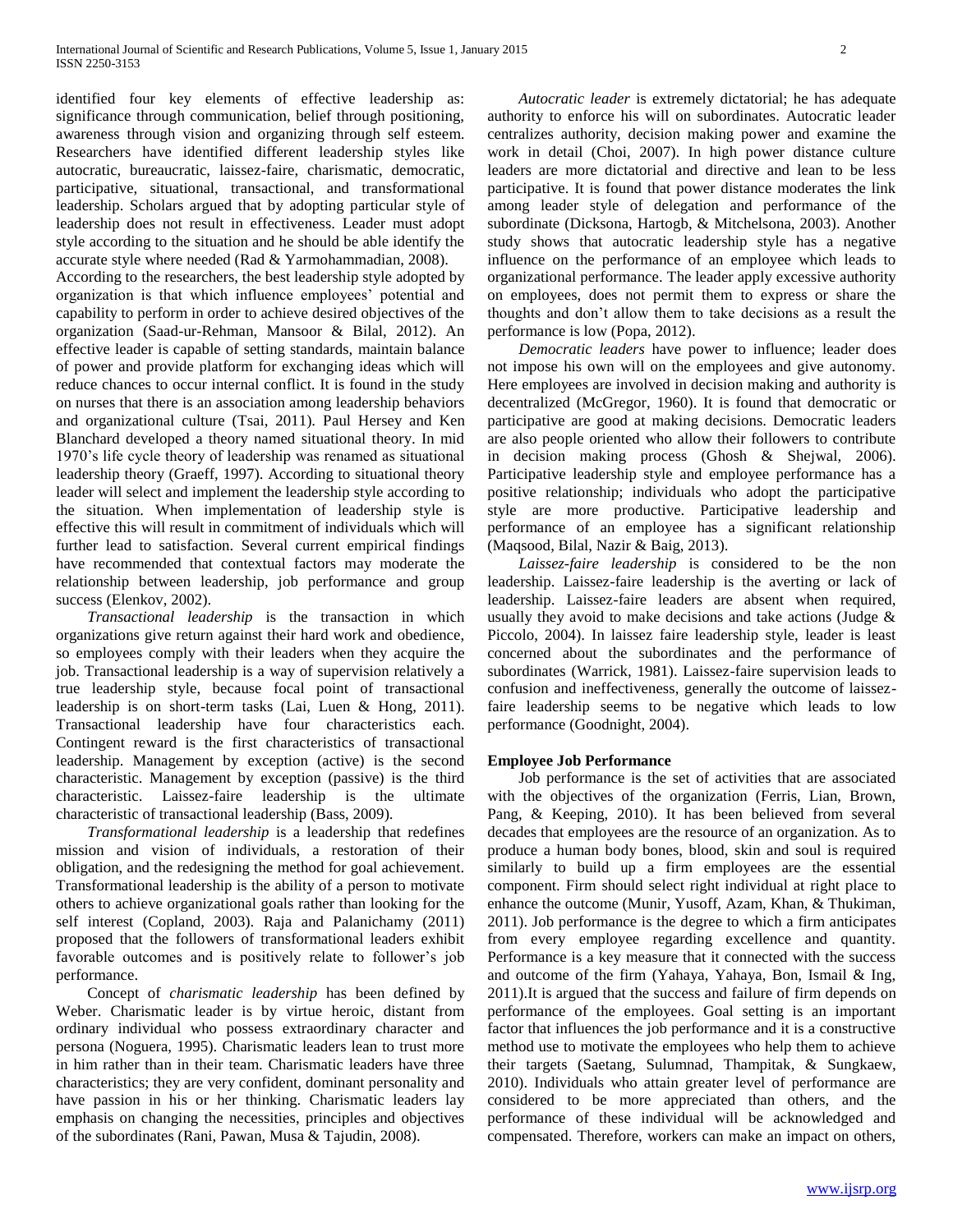as well as on their instant boss, through accomplishing a superior performance than estimated (Yun, Takeuchi, & Liu, 2007).

 Vroom (1964) revealed that work motivation rely on the associations among expectancy, instrumentality and valence. Expectancy is the faith of an individual who works hard will produce a rewarding level of job performance. Instrumentality is the faith that the performance of an employee will be pursued by rewards. Valence is the worth of an individual embraces regarding the performance (Rizi, Azadi, Farsani, Aroufzad, 2013). When an employee has a belief that after exerting effort they would be able to perform well and their performance will lead to rewards in that case employee get motivated and are encouraged to work hard for the rewards.

## **Power Distance**

 Power distance, refers to the inequity of power among managers and employees. Organization with high power distance has clear managerial hierarchy. There is a line among supervisors and employees. As compare to high power distance organizations, low power distance organizations tend to have a horizontal managerial structure (Wu, 2006). Power distance entails the level of a people's tolerance for societal hierarchy and authority structures. Power distance is used to determine the fairness or unfairness between people in a society. A high power distance culture shows that unfairness of authority and wealth has been allowed to prevail within the society. Low power

distance cultures stress less on the difference among individual's authority and wealth (Liu & Lee, 2012).

 The foundation of organizational culture is commenced in the Hofstede theory who proposed four dimensions of culture which demonstrate the culture of a firm. According to the hofstede model four dimensions of culture are: individualismcollectivism, masculinity-femininity, uncertainty avoidance, power distance; which influence performance directly or indirectly (Umans, 2011). Power distance is the unfair level of authority between employees of an organization. In high power distance cultures usually the performance is low due to unfair distribution of power there is a huge gap among leader and subordinates. Especially in Pakistan only directions are given and employees are not involved in decision making process. So there is a gap among leader and subordinate.

#### **Hypotheses**

 H1: Leadership styles (transactional, transformational, charismatic, autocratic, democratic and laissez-faire) are significantly related to employee job performance.

 H2: Employee job performance is significantly related to leadership styles.

 H3: Power distance moderates the relationship between leadership styles and employee job performance.





 This study examined the relationship of leadership styles, employee job performance and power distance of public sector nurses in Pakistan. The population for the study is public sector nurses in twin cities that are Islamabad and Rawalpindi. Public sector nurses present in the country take account of public sector hospitals which are registered under PNC. The primary data were

collected with the help of survey through personally administered questionnaires from 325 respondents in a non-contrived environment during April 2013. Respondents included both male and female nurses. The questionnaire circulated out of which 300 were received from which 279 questionnaires were used for data analysis making the response rate 86%.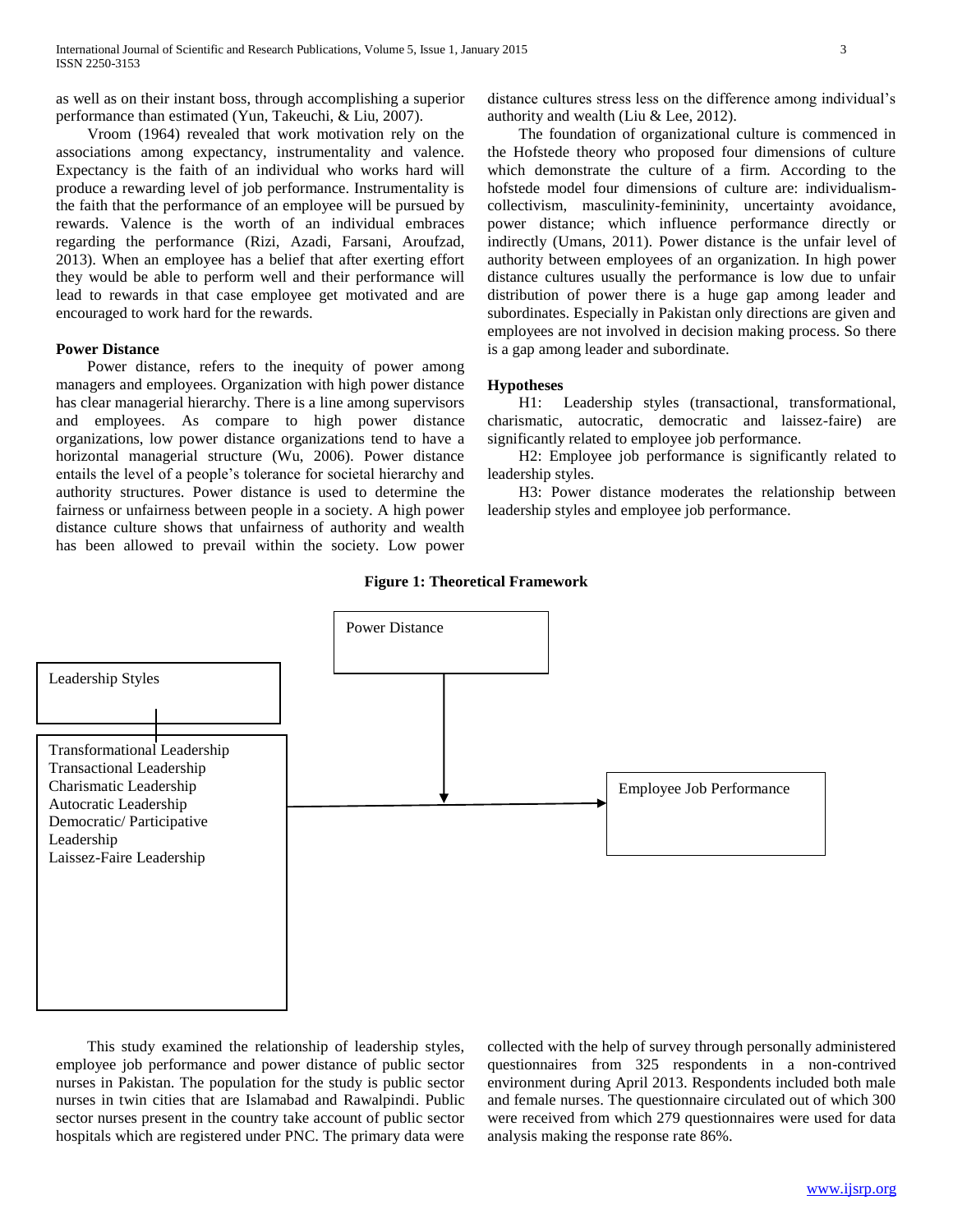The variables which are being taken can be seen in theoretical framework. Leadership Styles is the independent variable. Employee Job Performance is the dependent variable whereas Power Distance is the moderating variable.

 In order to examine the response rate from all the respondents, 5 items of transactional leadership and 10 items of transformational leadership were developed by Bass and Avolio, 1991 but it was simplified by Ismail, Mohamad, Mohamed, Rafiuddin and Zhen, 2010. 7 items of charismatic leadership were developed by Zhu and Li, 2002 but simplified version was adopted from Wang, Chich-Jen and Mei-Ling, 2010. 10 items of autocratic leadership style and 10 items of democratic leadership style were developed by Donald Clark, 2011 however cut down edition was adopted from Pavlovic, Oljaca and Kostovic, 2011. 4 items of laissez-faire leadership style were developed by Bass, 1987 and simplified version was adopted from Stumpf, 2003.

 To measure performance of employees on the job, 4 items of employee job performance were taken from Shahzad, Bashir and Ramay, 2008 which were developed by Teseema and Soeters in 2006. To examine the moderating effect 3 items of organizational culture were developed by Hofstede in 1980 and modified version was adopted from Pheng and Yuquan, 2002.

 Questionnaire was based on 5-point scale i.e. 1=strongly disagree, 2=disagree, 3=neutral, 4=agree, 5=strongly agree. Questionnaire included four sections. First section asked questions related to independent variable which was leadership styles and behaviors. Second section was about dependent variable i.e. employee job performance. Third section was based on questions related to power distance which was the moderating variable and the last section was about demographics which included gender, position, age, and tenure.

Cronbach's alpha is use to verify the internal consistency or standard correlation of data in a research instrument to measure reliability. The value of alpha ranges from 0 to 1, as it is the relation of two discrepancies. High values of alpha are extremely appreciated. This shows the consistency of a scale. The above Table 4.1 illustrates the Cronbach alpha of the items used in data collection in the investigation. Cronbach alpha of all items were reliable and accepted.

#### III. IDENTIFY, RESEARCH AND COLLECT IDEA

| Variables | <b>EJP</b> | TransacL  | TransforL | CL       | AL       | DL           | LL      | <b>PD</b> |
|-----------|------------|-----------|-----------|----------|----------|--------------|---------|-----------|
| EJP       | 1          |           |           |          |          |              |         |           |
| TransacL  | $.456**$   | 1         |           |          |          |              |         |           |
| TransforL | $.441**$   | $.630**$  | 1         |          |          |              |         |           |
| CL        | .010       | .029      | $.189**$  | 1        |          |              |         |           |
| AL        | $.140*$    | .097      | $.239**$  | $.595**$ | 1        |              |         |           |
| DL        | .105       | $.149*$   | $.262**$  | $.568**$ | $.606**$ | $\mathbf{1}$ |         |           |
| LL        | $-.161**$  | $-.285**$ | $-.181**$ | $.264**$ | $.485**$ | $.216**$     | 1       |           |
| <b>PD</b> | $.629**$   | .468**    | $.402**$  | $-.023$  | $.229**$ | $.157**$     | $-.083$ | 1         |

### **Table 1: Correlation Analysis**

\*\* Correlation is significant at the 0.01 level (2-tailed).

\* Correlation is significant at the 0.05 level (2-tailed).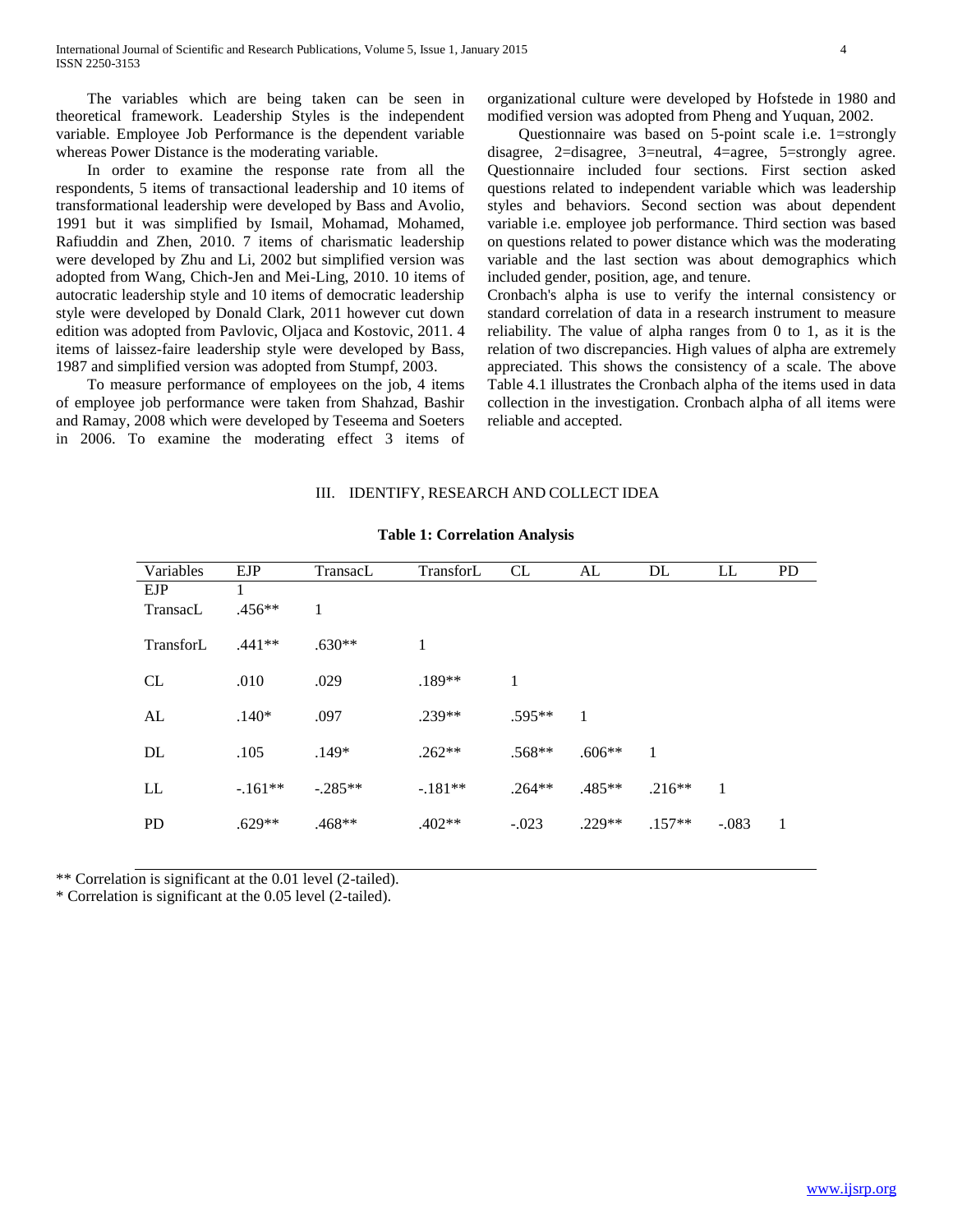| Variables                          | Cronbach's Alpha | No. of Items   |  |
|------------------------------------|------------------|----------------|--|
|                                    |                  |                |  |
| <b>Leadership Styles</b>           |                  |                |  |
|                                    |                  |                |  |
| <b>Transactional Leadership</b>    | .793             | 5              |  |
|                                    |                  |                |  |
| <b>Transformational Leadership</b> | .754             | 10             |  |
|                                    |                  |                |  |
| Charismatic Leadership             | .697             | 7              |  |
|                                    |                  |                |  |
| Autocratic Leadership              | .789             | 10             |  |
|                                    |                  |                |  |
| Democratic Leadership              | .809             | 10             |  |
|                                    |                  |                |  |
| Laissez faire Leadership           | .894             | $\overline{4}$ |  |
|                                    |                  |                |  |
| <b>Power Distance</b>              | .817             | $\overline{4}$ |  |
|                                    |                  |                |  |
|                                    |                  |                |  |
| <b>Employee Job Performance</b>    | .856             | $\overline{4}$ |  |
|                                    |                  |                |  |

## **Table 2: Reliability Analysis**

Correlation coefficient shows the strength and direction of the linear relationship among two random variables.

 Transactional leadership, transformational leadership and autocratic leadership were positively and significantly correlated with employee job performance. Charismatic leadership and democratic leadership were insignificantly correlated with employee job performance. Laissez faire leadership and employee job performance has a strong negative relationship.

| Variable                           | <b>Employee Job Performance</b> |  |  |
|------------------------------------|---------------------------------|--|--|
| Constant                           | В<br>$.805*$                    |  |  |
| Gender                             | .042                            |  |  |
| Position                           | .015                            |  |  |
| Age                                | .018                            |  |  |
| Tenure                             | .006                            |  |  |
| <b>Transactional Leadership</b>    | $-.027$                         |  |  |
| <b>Transformational Leadership</b> | $.158*$                         |  |  |
| Charismatic Leadership             | .134                            |  |  |
| Autocratic Leadership              | .050                            |  |  |
| Democratic Leadership              | $.165*$                         |  |  |
| Laissez faire Leadership           | $-0.019$                        |  |  |
| $R^2$                              | .531                            |  |  |
| $R^2$ Change                       | $.531***$                       |  |  |

#### **Table 3: Regression Analysis**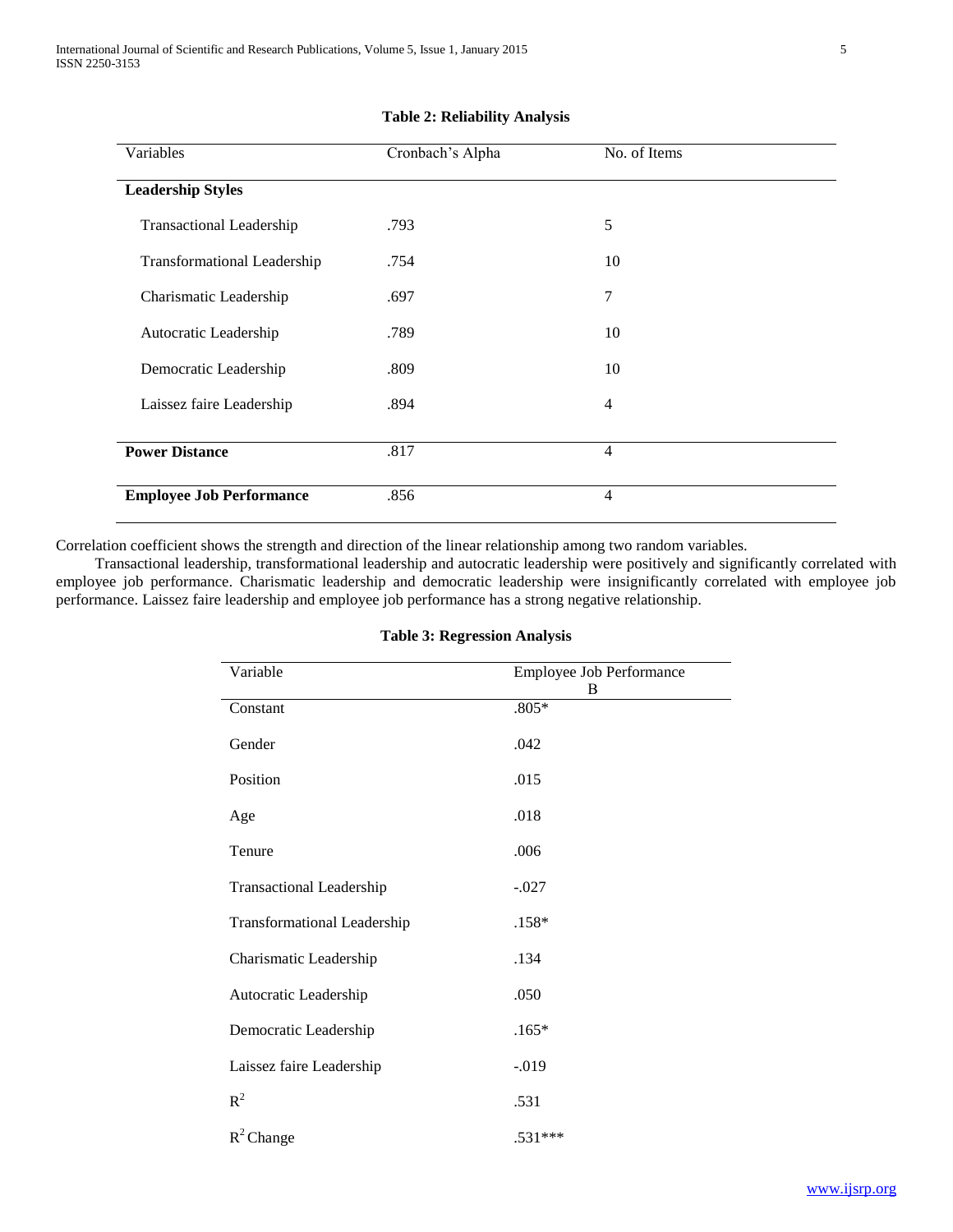|                            | Adjusted $R^2$        | .506        |  |
|----------------------------|-----------------------|-------------|--|
|                            | <b>F</b> Statistics   | $21.346***$ |  |
|                            | <b>Power Distance</b> | $.349***$   |  |
| *p<.05, **p<.01, ***p<.001 |                       |             |  |

 Regression analysis is used to find out the strength of the link among the dependent and independent variables. The effect of moderating variable is regarded as an interaction, a variable that influences the strength and direction of the relationship among independent and dependent variables.

| <b>Variable</b>                                                       | <b>Employee Job Performance</b> |           |            |  |
|-----------------------------------------------------------------------|---------------------------------|-----------|------------|--|
|                                                                       | Model 1                         | Model 2   | Model 3    |  |
| Gender                                                                | .095                            | .088      | .105       |  |
| <b>Position</b>                                                       | .071                            | $-.091$   | $-.103$    |  |
| Age                                                                   | .061                            | .059      | .053       |  |
| <b>Tenure</b>                                                         | .077                            | $-.020$   | $-.020$    |  |
|                                                                       |                                 |           |            |  |
| Constant                                                              | 3.342 ***                       | 1.258***  | 3.758***   |  |
| <b>Transactional Leadership</b>                                       |                                 | $.203***$ | $-.433*$   |  |
| <b>Organizational Culture</b>                                         |                                 | $.501***$ | $-.179$    |  |
| <b>Transactional Leadership</b><br>Organizational<br>$\times$         |                                 |           | $-.171**$  |  |
| <b>Culture (PD)</b>                                                   |                                 |           |            |  |
| ${\bf R}^2$                                                           | .065                            | .437      | .457       |  |
| $\mathbb{R}^2$ Change                                                 | $.065***$                       | $.373***$ | $.020**$   |  |
| Adjusted $\mathbf{R}^2$                                               | .051                            | .425      | .443       |  |
| <b>F</b> Statistics                                                   | 4.746***                        | 35.235*** | 32.627***  |  |
|                                                                       |                                 |           |            |  |
| Constant                                                              | 3.342 ***                       | .974***   | $2.953***$ |  |
| <b>Transformational Leadership</b>                                    |                                 | $.254***$ | $-.238$    |  |
| <b>Organizational Culture</b>                                         |                                 | $.508***$ | $-.041$    |  |
| <b>Transformational Leadership <math>\times</math> Organizational</b> |                                 |           | $.137*$    |  |
| <b>Culture (PD)</b>                                                   |                                 |           |            |  |
| ${\bf R}^2$                                                           | .065                            | .443      | .451       |  |
| $\mathbb{R}^2$ Change                                                 | $.065***$                       | .378***   | $.009*$    |  |
| Adjusted $\mathbf{R}^2$                                               | .051                            | .430      | .437       |  |
| <b>F</b> Statistics                                                   | 4.746***                        | 36.019*** | 31.845***  |  |

#### **Table 4: Moderated Regression Analysis**

 Transactional leadership, charismatic leadership laissez faire leadership and autocratic leadership styles were insignificantly associated with employee job performance. Transformational leadership (.158, p<.05) and democratic leadership (.165, p<.05) styles were positively associated with employee job performance.

 Moderation analysis on employee job performance demonstrates significant beta coefficient for the interaction term. The beta coefficient for interaction term is significant ( $\beta$ = -.171, p<.01). Change in  $\mathbb{R}^2$  is .065 in model 1, .373 in model 2 and .020 in model 3. Supporting the hypothesis is 4(a). Thus, power distance negatively moderates the relationship among transactional leadership style and employee job performance.

Result of moderated regression show that the interaction term [Transactional leadership x organizational culture (power distance)] has a significant impact on employee job performance. Beta coefficient for the interaction term is significant that is  $(\beta$ = .137, p<.05). Change in  $\mathbb{R}^2$  for model 1 is .065, for model 2 is .378 and for model 3 is .009. Supporting the hypothesis is 4(b). Thus, power distance positively moderates the link among transformational leadership and employee job performance.

#### IV. LIMITATIONS

Following were the limitations for the present study:

1. Sample size of this present study was small and limited to only one sector that is public sector nurses.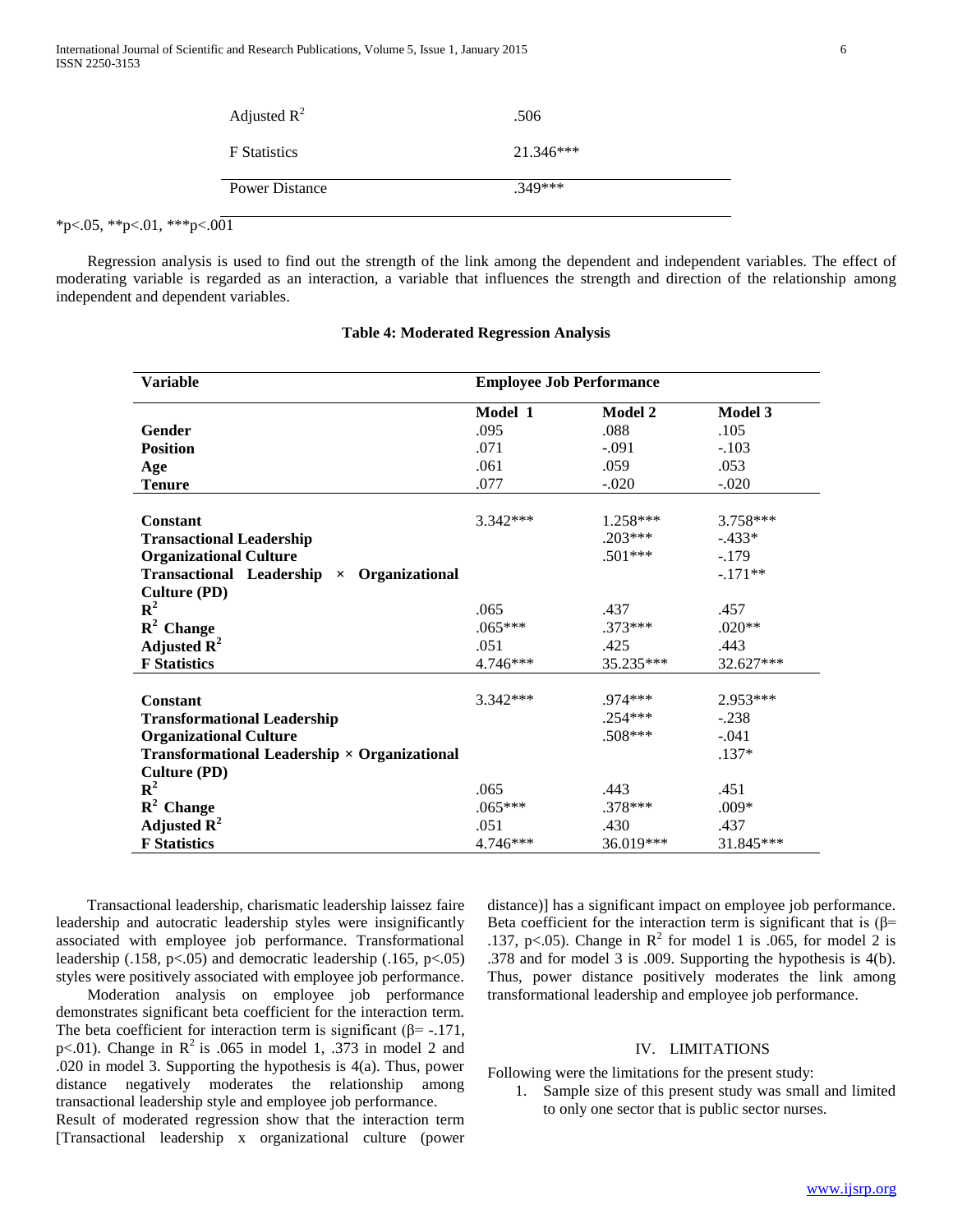- 2. Convenient sampling technique was used due to the resource constraints which hinder to generalize the findings for overall sector.
- 3. Because of cross sectional study, data was collected one time. However, data should be collected on longitudinal time settings to generalize the findings.
- 4. As the study measured public sector nurses as a sample, so the difference between the public and private sector can have an effect to take a broad view of findings.
- 5. Only one dimension of culture that is power distance has been considered in the present study. Investigating other dimensions of culture will reveal different findings.
- 6. Simply one district of Punjab was measured with the small sample size which seems deficient to describe the overall significance of the sector.
- Main limitation of this study was geographical limitation. Data was collected from public sector nurses situated in twin cities of Rawalpindi and Islamabad.

#### V. CONCLUSION

 The study was conducted to verify the outcome of leadership styles on employee job performance among public sector nurses of Pakistan. The moderation effect of power distance was also observed. It is concluded that effect of transformational leadership and democratic leadership on employee job performance is significantly positive. The moderation effect of power distance among transactional leadership style and employee job performance, and transformational leadership style and employee job performance is positive and significant.

#### **REFERENCES**

- [1] Alkahtani, A. H., Abu-Jarad, I., Sulaiman, M., Nikbin, D. (2011). The Impact of Personality and Leadership Styles on Leading Change Capability of Malaysian Managers, Australian Journal of Business and Management Research, 1(2).
- [2] Brown, L. M., & Posner, B. Z. (2001). Exploring the Relationship between Learning and Leadership, The Leadership and Organizational Development Journal.
- [3] Bass, B. M. (2009). The Bass Handbook of Leadership: Theory, Research, and Managerial Applications. New York: Free Press.
- [4] Copland, M. A.(2003). Leadership of Inquiry: Building and Sustaining Capacity for School Improvement. Educational Evaluation and Policy Analysis, 25(4), 375-395.
- [5] Choi, S. (2007). Democratic Leadership: The Lessons of Exemplary Models for Democratic Governance. International Journal of Leadership Studies, 2(3), 243-262.
- [6] Dicksona, M. W., Hartogb, D. N. D., & Mitchelsona, J. K. (2003). Research on leadership in a cross-cultural context: Making progress, and raising new questions. The Leadership Quarterly, 14, 729 – 768.
- [7] Elenkov, D. S. (2002). Effects of leadership on organizational performance in Russian companies. Journal of Business Research, 55, 467– 480.
- [8] Ferris, D. L., Lian, H., Brown, D. J., Pang, F. X. J., & Keeping, L. M. (2010). Self-Esteem and Job Performance: The Moderating Role of Self-Esteem Contingencies. Personnel Psychology, 63, 561–593.
- [9] Graeff, C. L. (1997). Evolution of situational leadership theory: a critical review, Leadership Quarterly, 8(2), 153-170.
- [10] Graeff, C. L. (1997). Evolution of situational leadership theory: a critical review, Leadership Quarterly, 8(2), 153-170.
- [11] Gebert, D., & Steinkamp, T. (1991). Leadership Style and Economic Success in Nigeria and Taiwan. Management International Review, 31(2), 161-171.
- [12] Ghosh, S. K., & Shejwal, B. R. (2006). Relationship between Perceived Organizational Values and Leadership Styles. Indian Journal of Industrial Relations, 42(1), 57-72.
- [13] Goodnight, R. (2004). Laissez-faire leadership. The Economic Journal, 98(392), 755-771.
- [14] Judge, T. A., & Piccolo, R. A. (2004). Transformational and Transactional Leadership: A Meta-Analytic Test of Their Relative Validity. Journal of Applied Psychology, 89(5), 755–768.
- [15] Liu, W. K., & Lee, Y-S. (2012). Assessment of Cultural Dimensions, Leadership Behaviors and Leadership Self-Efficacy: Examination of Multinational Corporations in Taiwan. International Conference on Economics Marketing and Management, 28.
- [16] Lai, T. T., Luen, W. K., Hong, N. M. (2011). School principal leadership styles and teachers organizational commitment. A research agenda. 2nd International conference on business and economic research proceeding 165.
- [17] McGregor, D. (1960). The Human Side of Enterprise, New York: McGraw Hill.
- [18] Maqsood, S., Bilal, H., Nazir, S., Baig, R. (2013). Manager's Leadership Styles and Employee's Job Satisfaction. Human and Social Science Research, 1(2), 139-144.
- [19] Munir, F., Yusoff, R. B. M., Azam, K., Khan, A., & Thukiman, K. (2011). Effect of On-the-Job Coaching on Management Trainees Performance: A Post Merger Case Study of Glaxo-Smith-Klein (GSK) Pakistan. International Review of Business Research Papers, 7(3), 159-169.
- [20] Majeed, K., Bhatti, A. M., Nemati, A. R., Rehman, I. U., & Rizwan, A. (2010). Can Cultural Change with Different Leadership Styles Enhance the Organizational Performance? Research Journal of International Studies. 17.
- [21] Macefield, R. (2007). Usability Studies and the Hawthorne Effect, Journal of Usability Studies, 2(3), 145-154.
- [22] Noguera, P. A. (1995). Charismatic Leadership and popular support: A Comparison of the leadership styles of Eric Gairy and Maurice Bishop. Social and Economic Studies, 44(1), 1-29.
- [23] Obiwuru, T. C., Okwu, A. T., Akpa, V. O. & Nwankwere, I. A. (2011). Effects of Leadership Style on Organizational Performance: A Survey of Selected Small Scale Enterprises in Ikosi-Ketu Council Development Area of Lagos State, Nigeria. Australian Journal of Business and Management Research, 1(7), 100-111.
- [24] Popa, B. M. (2012). The relationship between leadership effectiveness and organizational performance. Journal of Defense Resources Management, 1, 123-127.
- [25] Peterson, T. O., & Peterson, C. M. (2012). What Managerial Leadership Behaviors do Student Managerial Leaders Need? An Empirical Study of Student Organizational Members. Journal of Leadership Education, 11(1).
- [26] Raja, A, S., & Palanichamy, P. (2011). The Relationship between Leadership Styles and Employee Performance. Asia pacific journal of research in business management, 2(1).
- [27] Rani, N. S. A., Pawan,F., Musa, N. C., & Tajudin, M. M. (2008). Malaysian Employees' Preference of Their Managers Leadership Style. International Review of Business Research, 4(5), 97-108.
- [28] Rizi, R. M., Azadi, A., Farsani, M. E., Aroufzad, S. (2013). Relationship between leadership styles and job satisfaction among physical education organizations employees. European Journal of Sports and Exercise Science, 2 (1), 7-11.
- [29] Raja, A. S., & Palanichamy, P. (2012). Effective leadership styles and organizational effectiveness - A cross examination with chief executives and executives of public sector enterprises. Prime Journal of Business Administration and Management, 2(3), 497-504.
- [30] Rad, A. M. M., & Yarmohammadian, M. H. (2008). A Study of Relationship between managers' Leadership Style and Employees' Job Satisfaction, Leadership in Health Services, 19(2), 11-28.
- [31] Saad-Ur-Rehman, Mansoor, M., & Bilal, R. U. (2012). The Impact of Leadership Styles on Job Satisfaction at Work Place, Arabian Journal of Business and Management Review, 1(12).
- [32] Saetang, J., Sulumnad, K., Thampitak, P., & Sungkaew, T. (2010). Factors Affecting Perceived Job Performance among Staff: A Case Study of Ban